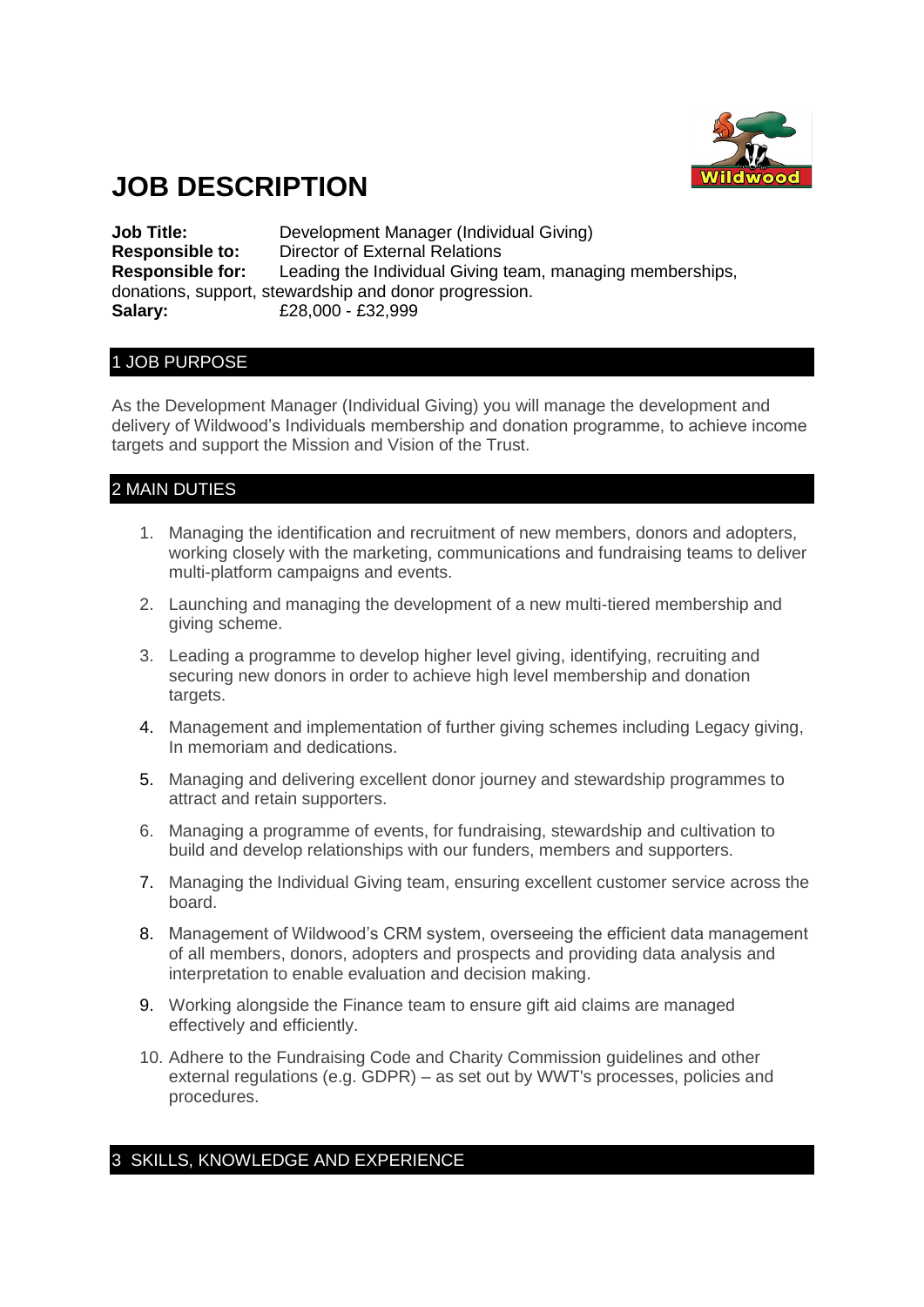The Development Manager (Individuals) will be genuinely passionate about British wildlife and its conservation, with a drive for furthering the Trust's charitable objectives. This role requires an enthusiasm for customer service, excellent communication, leadership, attention to detail, and team working skills.

## **1. Essential**

- Excellent and demonstrable skills in sales and/or fundraising, including closing sales and/or making the ask.
- Excellent skills in moving donors up the ladder of support.

● Excellent data management skills ideally using a CRM system, including audience segmentation, reporting and analysis.

- Excellent skills in working to and achieving targets.
- Exemplary written and verbal communication skills.
- Good knowledge of the fundraising landscape in our areas.
- Good knowledge of fundraising database working and/or CRM systems.

● Good knowledge of the techniques involved in recruiting and cultivating high level donors and supporters.

● Good knowledge of multi-tiered membership and support schemes.

● Good knowledge of further giving schemes such as legacies and in memoriam giving.

● Good experience of managing relationships with major donors and high level supporters.

● Good experience of managing and keeping to budgets.

● Good experience and proven success in delivering a high level of customer service in a sales, fundraising or marketing role.

● Good team management experience. Track record of inspiring good performance, team relationships and motivating others.

Solid experience of working in sales, marketing or fundraising ideally in a management role and, working to and delivering on targets.

● Experience in managing a programme of events, for fundraising, stewardship and cultivation to build and develop relationships with funders, members and supporters.

#### **2. Desirable**

● Experience of managing a membership programme.

● Experience of fundraising from individuals and success in achieving donor progression.

● Knowledge of techniques in the recruitment of donors and/or high level donor cultivation.

- Event management experience.
- Experience in managing Gift Aid claims.

## 4 ROLE DIMENSIONS

| <b>Annual Budgetary amount:</b><br>Number of staff reporting to the post (direct/Indirect):<br>Any other information: | £0 |
|-----------------------------------------------------------------------------------------------------------------------|----|
|-----------------------------------------------------------------------------------------------------------------------|----|